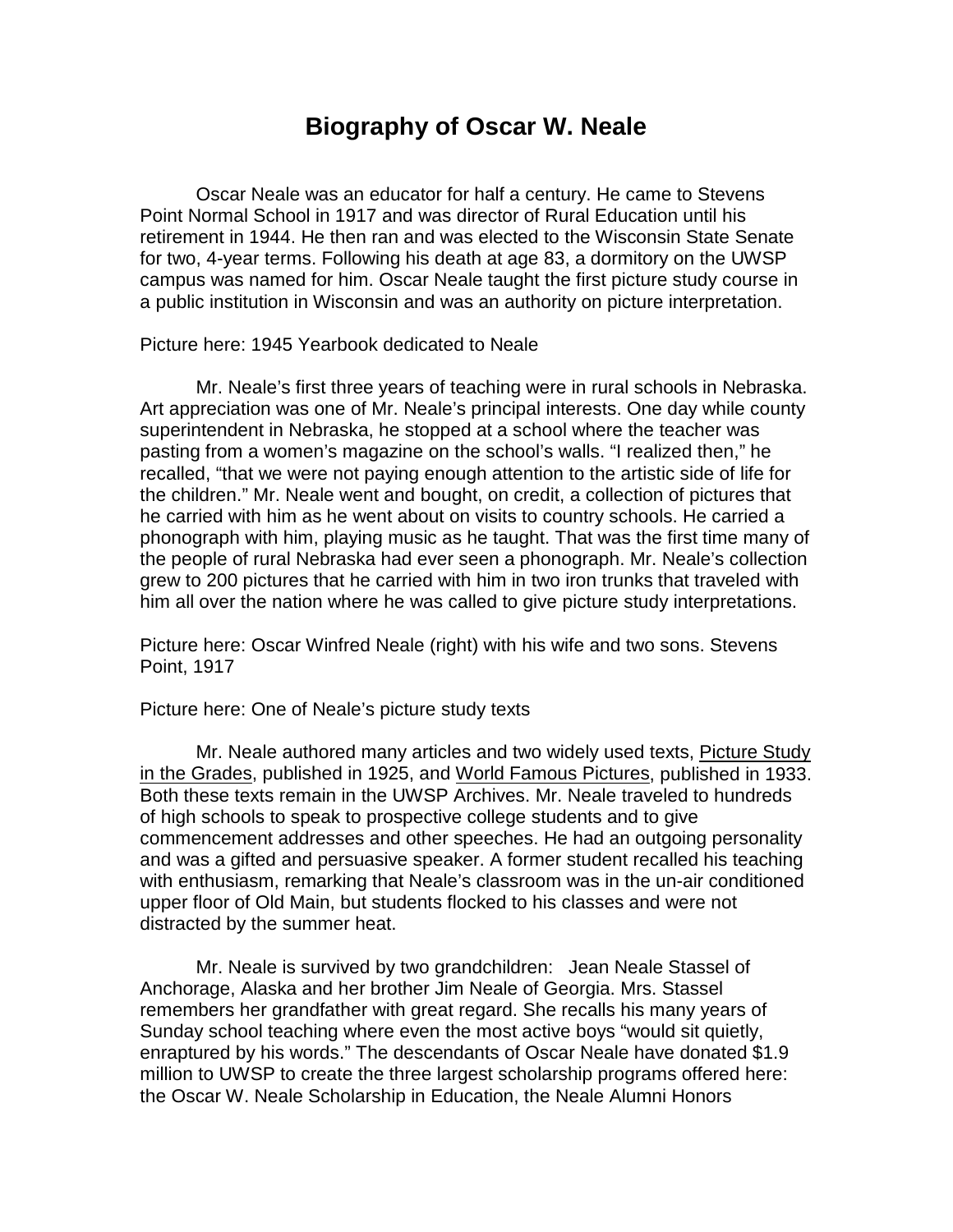Scholarships for entering freshman, and the Robert and Ventura Neale Memorial Scholarship for continuing Neale Alumni scholarship recipients.

## WHO WAS OSCAR W. NEALE?

Neale's background and experience obviously influenced his actions, choices of approach, and style, and help us understand the ecology of Picture Study. Study of this ecology raises questions about parts b, d, and e in Stankiewicz's formulation, but I want to picture the context of the movement, not belabor too many issues difficult to "prove."

Neale was never an artist or an art-specialist teacher. From 1917 to 1944, he was director of rural education at Stevens Point Normal School, which later became part of the University of Wisconsin system. After his death, one of the buildings at Stevens Point was named in his memory (Dowd, 1976). His interest in art probably began in 1896 at Doane Academy, a prep school associated with Denison University in Ohio. While at Doane, Neale elected to take drawing, an unusual step for a student following the classical course of study. He may have attended the public art appreciation courses given by faculty members from Shepherdson College, an institution affiliated with Denison 2.

Neale became a county school superintendent in Nebraska and later joined the faculty of a teacher training school in Kearney, Nebraska. His period of superintendency, in the Platte area, had quite an impact on the rest of his career. In later years, he liked to recall that he became acquainted there with Buffalo Bill and had discussed Rosa Bonheur with him (Neale, 1927).

More important, Neale came to feel that the arts were neglected in teacher education and children's education, and determined to do something about it. The incident that triggered this decision, Neale claimed, was the discovery of a young teacher in a one-room rural school covering the walls of her classroom with pictures clipped from the pages of a dressmaker's magazine. She had no source for attractive and aesthetically valuable education visual aids, nor standards for choosing such aids. Neale reacted very strongly to what he felt was a demeaning situation for the teacher and a lost educational experience for the students. Years later, he was reported as saying that this incident had shown him that there had been too much emphasis on the three R's, and he set about remedying this through a one-man crusade. He bought reproductions on credit then toured schools to give talks about these pictures. Incidentally, he also carted about a phonograph, thus becoming a kind of early arts educator (Neale Retires, 1944).

Neale became a speaker on the tent Chautauqua circuit. A newspaper clipping of 1927 described his two decades on the Chautauqua platforms and continued; "Today Mr. Neale's 200 reproductions are still intact, enclosed in two iron trunks that have traveled with him all over the nation where he has been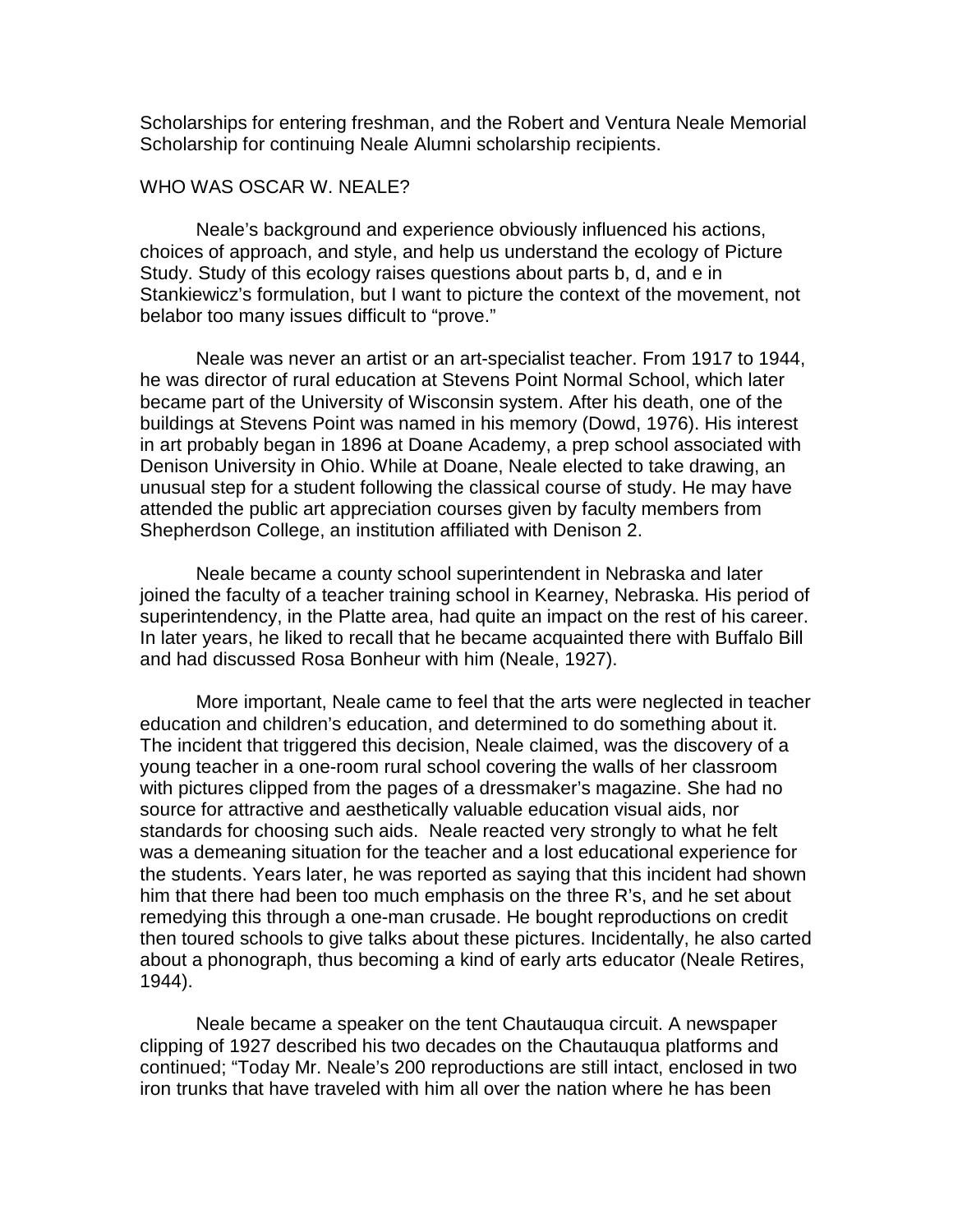called to give picture study interpretations. Iron stands and racks are part of his equipment and the entire display can be erected and made ready for use in an hour's time." The article describes something of the structure and content of these presentations; "The exhibit starts with masterpieces for the little folk, the children who are taught to correlate them with their studies in music, history, geography and literature. Another group is for high school age and still another division appeals to the adult age, in relation to music and song."

Neale seems to have been an outgoing personality and a persuasive speaker. A former student recalled his teaching with enthusiasm, remarking that Neale's classroom was in the un-air-conditioned upper floor of a Stevens Point building, but students flocked to his classes and were not distracted by the summer heat during his presentations. Neale's postretirement career as a Wisconsin state senator also suggests that he could attract and hold an audience.

## NEALE'S STATEMENT ABOUT ART AND PICTURE STUDY

The actual statements Neale made about art works in his classes and public lectures are difficult to determine, though something about them can be imagined by examining his publications. Neale's Preface to *Picture Study in the Grades* (1927) included this declaration: "Picture Study in the Grades aims primarily to develop in the children of our schools an appreciation and so that their ideas may be influenced by the patriotism, the piety and the beauty which the great artists of different ages have given the world" (n.p.). In the same preface, Neale quoted G. Stanley Hall's discussion of Picture Study:

Teachers do not realize how much important, not only for children but for everyone who has special artistic training, the subject matter of a picture is than its execution, style, or technique. The good picture from an educational standpoint of view is either like a sermon teaching a great moral truth or like a poem, idealizing some important aspect of life. It must palpitate with human interest (Neale, 1927, n.p.).

Hall held a position of esteem in the early years of the century somewhat similar to that of Jean Piaget or Howard Gardner of Harvard's Project Zoo at the present. He had articulated that latest and most convincing theories about children's intellectual and psychological development. Although Neale did not list a citation for the Hall quotations, it was from the last in a four-part series of articles, "The Ministry of Pictures," in *The Perry Magazine* of 1900 (pp. 387-388). The title Hall chose indicated his belief about the role of art.

In Neale's *World Famous Pictures* (1933) the religiosity suggested by Hall's title was modified by Neale toward a more general moral or ethical attitude. This can be seen in Neale's comments about a painting by Gerrit Bencker entitled *Men are Square*. The reproduction shows a noble workman, muscular arms folded, looking forthrightly at the viewer. The painting could easily pass as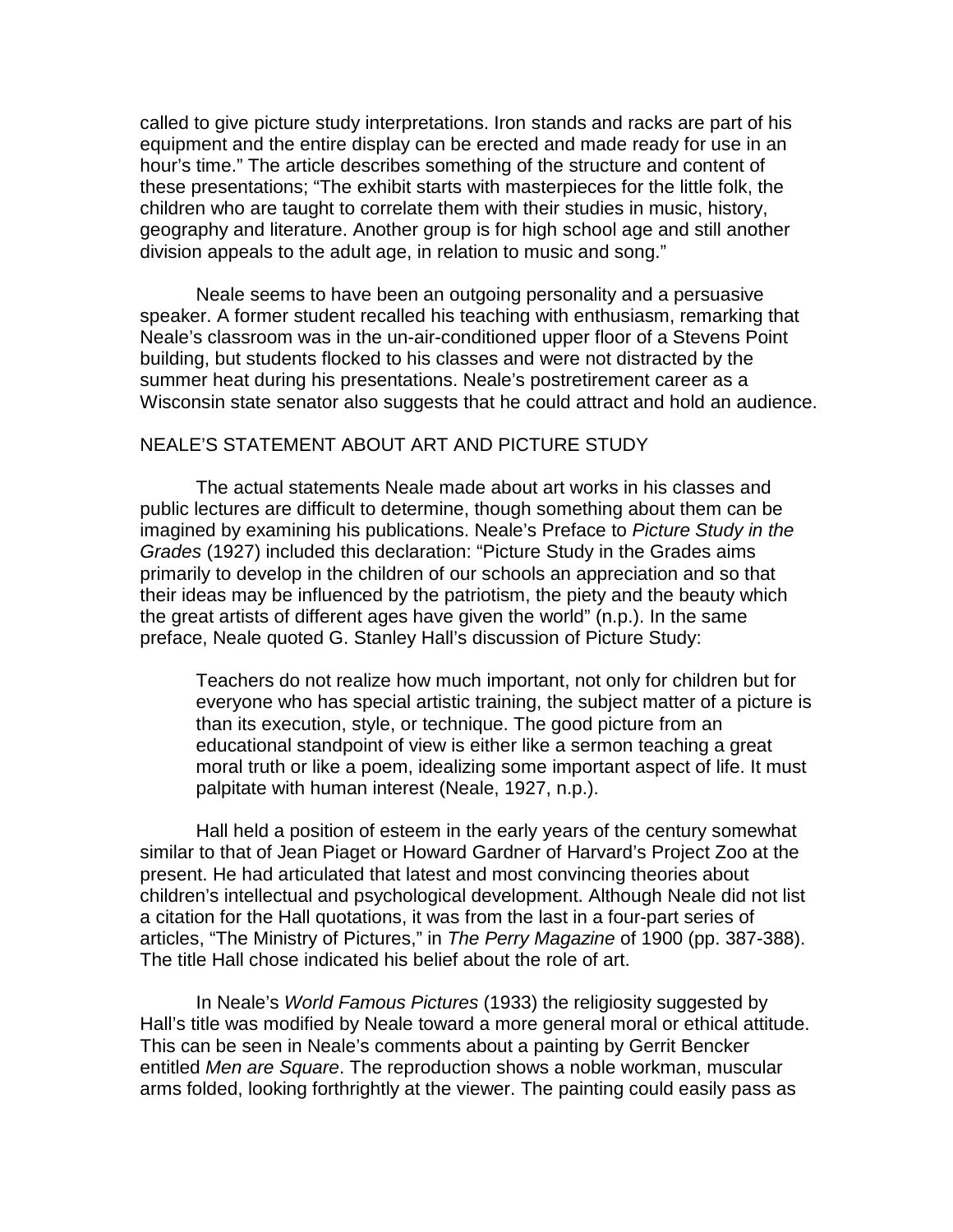an example of roughly contemporary Stalinist socialist realism. According to Neale:

The artist Bencker has chosen the American City working man as the subject for his picture "Men are Square." The laboring man forms a great bulk of our citizenry. Forty percent of our wage earners depend upon our industries for a living. The great thought which the painter has expressed is the dignity of labor. He has presented a working man, a familiar everyday sight, but portrayed with a grandeur and power that suggests thought far beyond the commonplace. (1933, p. 296)

As was often the practice in Picture Study texts, Neale included a literary quotation in his commentary: "Ill fares the land, to hastening ills a prey, where wealth accumulates and men decay" (p. 298).

Apparently Neale felt compelled to bear further witness to his awareness of the relationship of this idealization of workers and the Depression, in an astonishing statement for a Republican: "Another implication…is that big business today is forcing the profit motive. Who will dare question the whole notion of unbounded private profits?" (p. 298).

Neale's earlier book, *Picture Studies in the Grades*, is more often cited than *World-Famous Pictures*. The earlier book dealt with 47 artists and had 63 reproductions, all printed in half-tone on a pale yellow background. The pages of the book are about 5" x 8½ "and the picture areas smaller. *The Angelus* (a favorite Picture Study choice) is reproduced in a  $4\frac{1}{2}$ " x 3 5/8" size. This can be compared to a typical reproduction in the Perry Picture series with a sepia tone picture area of 2¾ " x 2". Neale listed each picture's representational content and a few biographical details about the artist. Several discussion questions to be used while studying the pictures were given. There were a few suggestions for language arts projects ad questions that would motivate discussion or essay writing rather than studio art activity or aesthetic analysis. The later *World-Famous Pictures*, in contrast, did have some suggestions for studio activities.

Eisner and Ecker (1966) stated that Picture Study "was directed to issues that present-day art educators would be inclined to call extraneous to concerns of art" (p. 6). If they meant by this that formal values (composition, color, etc.) were not considered, such a statement is not entirely true. In approximately fourteen instances in *Picture Study in the Grades*, Neale did not always exclude features. Moreover, Picture Study writers as a whole did not always exclude features considered important to a formalist theory of art or to the art education concerns associated with Arthur Wesley Dow, an art educator highly regarded in the 1920's.

Al Hurwitz and Stanley Madeja (1977) disparagingly pointed out Picture Study's emphasis on French genre paintings. At least twelve artists whose work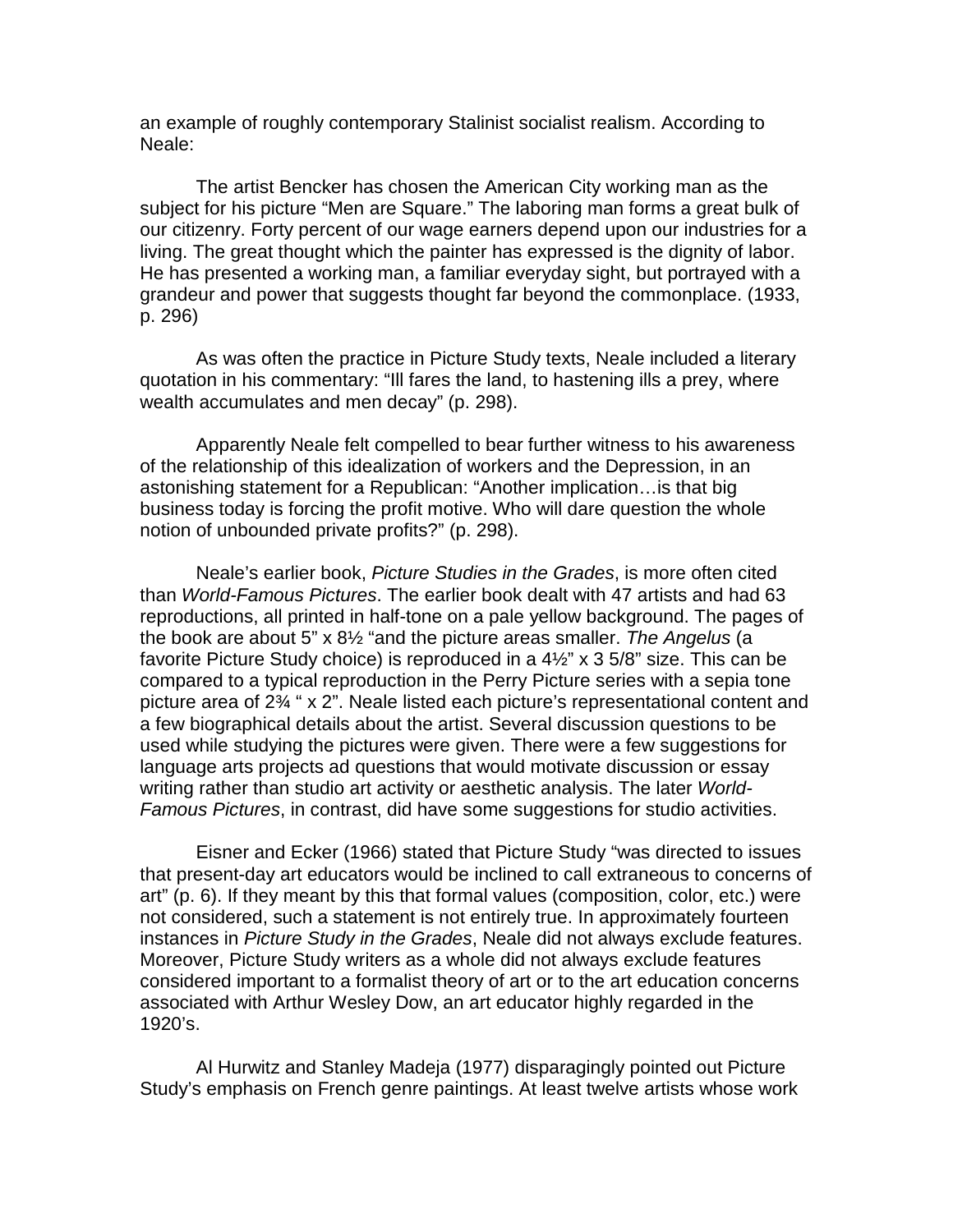could be so labeled were included in *Picture Study of the Grades*. There was nothing included before Raphael and no artist considered who, in 1927, could have been termed "modern." A comparable text, *Masterpieces in Art*, by William Casey (1926), also included twelve genre painters. In Casey's book Millet was represented by four reproductions. When this is compared to one Michelangelo (a surprisingly un-fig leafed *David*) and no artist before Donatello, a certain imbalance is evident. John Singer Sargent, who died in 1925, could then be considered almost contemporary and was represented in Casey's book.

Some of the limitations of Neale's fellow Picture Study writers are astonishing. For example, in 1923 the director of drawing for the New York City public schools stated, in a manual for teachers, "The ancient Egyptians, over 4000 years ago, were, as far as known, the first to practice painting" (Collins, p. 15). Belle Boas (1924), who taught in New York City in a school associated with Columbia's Teachers College, listed (but did not include reproductions as examples) a far more wide-ranging and comprehensive group of artists than did Neale or most other Picture Study texts. The New York City director of drawing aside, authors of Picture Study texts may have been constrained loss by lack of knowledge than by lack of choices in reproductions available and economic restrictions, a problem not unknown to art appreciation or art history text writers today.

## THE FRAMEWORK OF TIME AND PLACE FOR NEALE'S WORK

Having outlined Neale's career and discussed the nature of his writing, I now want to explain the relationship between Neale's environment and his approach to Picture Study. I use the word "environment" to refer to both time and place. "Time" refers to Neale's Picture Study activities, a little after 1900 through the 1930s. Place refers mainly to the American rural Middle West, even though his texts were distributed all about the century.

Neale's education included the time at the prep school related to Denison University. In the 1890s, Denison was a small, Baptist-sponsored college. It was from there that William Rainey Harper moved on to direct the Chautauqua Institute and then to serve as president of the University of Chicago. Harper was an educational enthusiast who believed that masses of people can engorge vast amounts of learning (Gould, 1961). I believe that Neale, besides being exposed to visual art, picked up the idea that cultural concerns could be vividly presented to a public that, in turn, would be infected by enthusiasm and would respond positively. Of course, an assertion that Neale chose to be enthusiastic must be made with acknowledgement that there is evident he was attracted to public persuasion and advocacy and had plenty of energy.

Although the Chautauqua Institute of Harper and the tent Chautauqua of Neale have to be differentiated (Gould, 1961), both aimed at a combination of entertainment and adult education. Both presented cultural events or